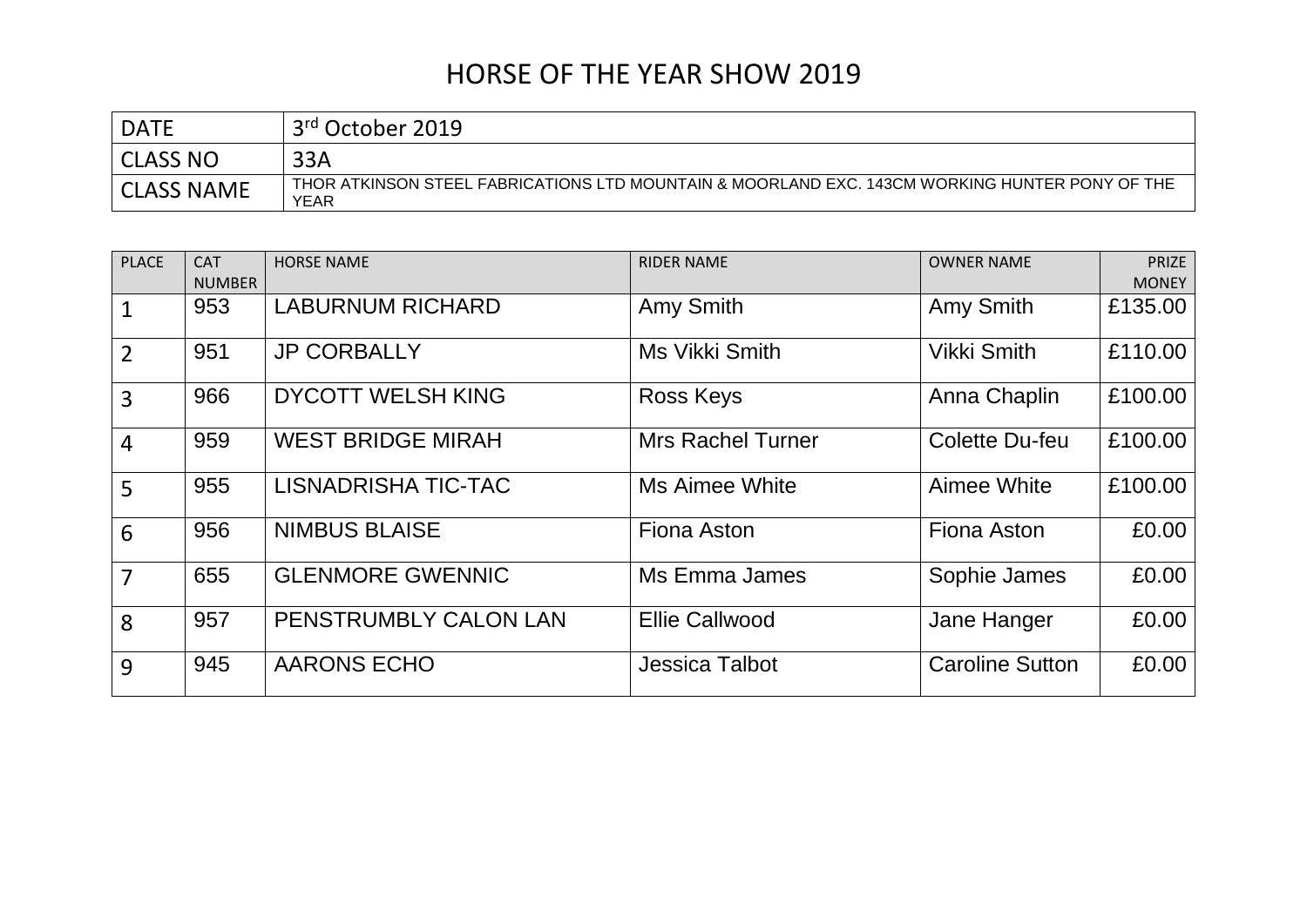| <b>DATE</b>       | 3 <sup>rd</sup> October 2019                                                                   |
|-------------------|------------------------------------------------------------------------------------------------|
| <b>CLASS NO</b>   | 33B                                                                                            |
| <b>CLASS NAME</b> | THOR ATKINSON STEEL FABRICATIONS LTD MOUNTAIN & MOORLAND 143CM WORKING HUNTER PONY OF THE YEAR |

| <b>PLACE</b>   | <b>CAT</b><br><b>NUMBER</b> | <b>HORSE NAME</b>             | <b>RIDER NAME</b>         | <b>OWNER NAME</b>      | <b>PRIZE</b><br><b>MONEY</b> |
|----------------|-----------------------------|-------------------------------|---------------------------|------------------------|------------------------------|
| $\mathbf{1}$   | 975                         | <b>WOODFIELD JOVIAL JOKER</b> | <b>Mollie Mae Jeffrey</b> | Wayne Jeffrey          | £135.00                      |
| $\overline{2}$ | 969                         | <b>GWERNIAGO GETHIN</b>       | Mr Ashley Bird            | <b>Ashley Bird</b>     | £110.00                      |
| $\overline{3}$ | 960                         | <b>BURGHWALLIS PAPRIKA</b>    | <b>Maggie Simons</b>      | <b>Maggie Simons</b>   | £100.00                      |
| $\overline{4}$ | 963                         | <b>CULMORE SILVER</b>         | <b>Mrs Sarah Parker</b>   | <b>Sarah Parker</b>    | £100.00                      |
| 5              | 962                         | <b>CAORAN BEG MACDARA</b>     | <b>Isaac Thomason</b>     | <b>Claire Hayton</b>   | £100.00                      |
| 6              | 973                         | <b>WILLOWAY FREE SPIRIT</b>   | Mrs Laura Avery           | Laura Avery            | £0.00                        |
| $\overline{7}$ | 970                         | <b>HAZELROCK CRUISE</b>       | <b>Ellie Callwood</b>     | <b>Claire Lacy</b>     | £0.00                        |
| 8              | 650                         | <b>FREDERIKSMINDE VOLCANO</b> | <b>Ms Victoria Casey</b>  | <b>Victoria Casey</b>  | £0.00                        |
| 9              | 964                         | <b>DANNY'S PRIDE</b>          | Ms Amber Marnane          | <b>Melanie Marnane</b> | £0.00                        |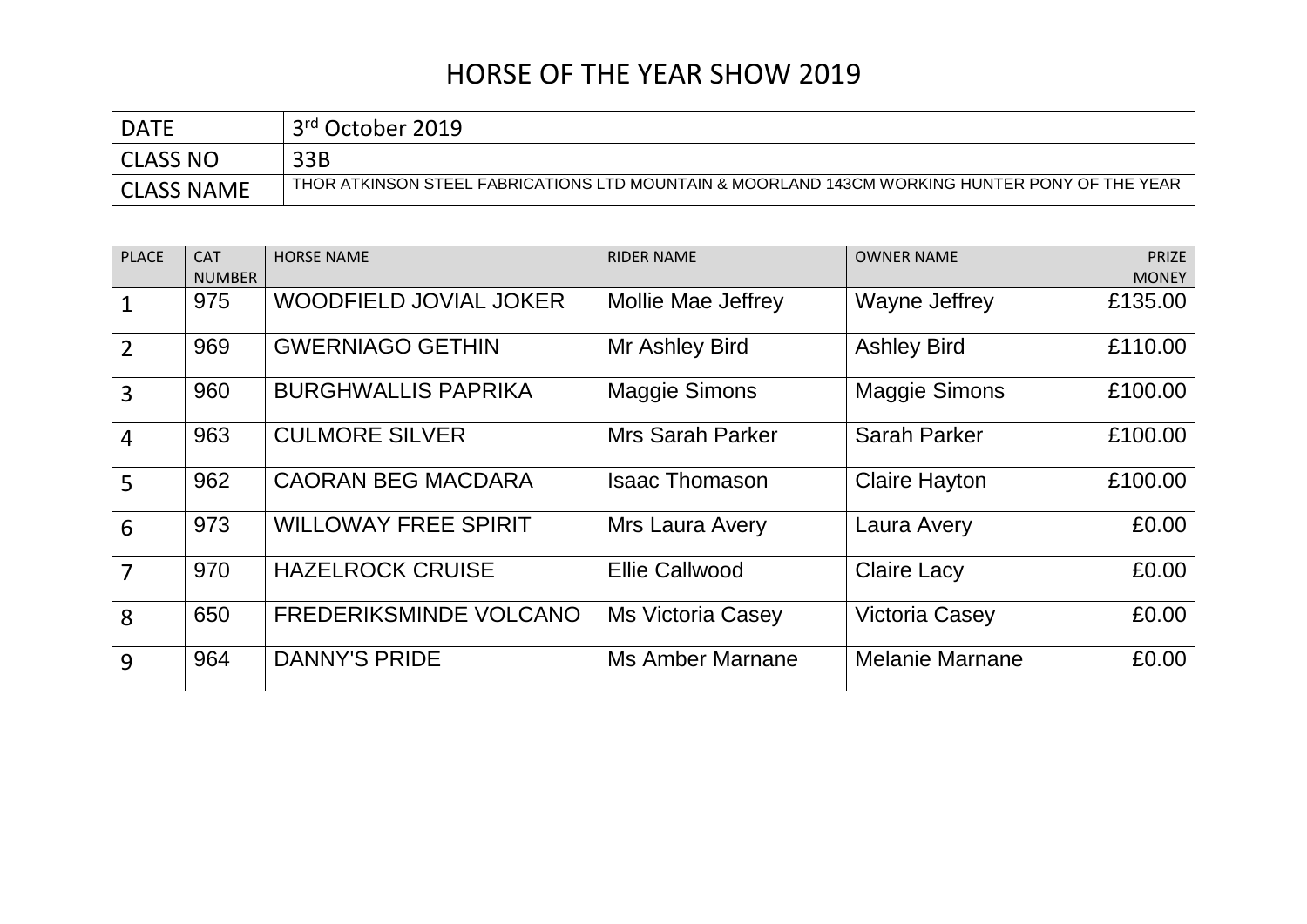| <b>DATF</b>       | 3 <sup>rd</sup> October 2019                                                                   |
|-------------------|------------------------------------------------------------------------------------------------|
| <b>CLASS NO</b>   | ລລດ<br>ここし                                                                                     |
| <b>CLASS NAME</b> | THOR ATKINSON STEEL FABRICATIONS LTD MOUNTAIN & MOORLAND 133CM WORKING HUNTER PONY OF THE YEAR |

| <b>PLACE</b>   | <b>CAT</b><br><b>NUMBER</b> | <b>HORSE NAME</b>            | <b>RIDER NAME</b>         | <b>OWNER NAME</b>       | <b>PRIZE</b><br><b>MONEY</b> |
|----------------|-----------------------------|------------------------------|---------------------------|-------------------------|------------------------------|
|                | 985                         | <b>MILFORD FAIR HONEYBEE</b> | Madam Ila Wingrove        | Gill Callaghan          | £135.00                      |
| $\overline{2}$ | 978                         | <b>BRONHEULOG HARVEY</b>     | Ms Brooke Pickering       | <b>Claire Pickering</b> | £110.00                      |
| 3              | 987                         | <b>ROSEBERRY MODEL MAN</b>   | <b>Victoria Oakes</b>     | <b>Tamara Heathcote</b> | £100.00                      |
| $\overline{4}$ | 980                         | <b>GLYNCEIRCH AMLYN</b>      | Jodie Haywood             | Jodie Haywood           | £100.00                      |
| 5              | 984                         | <b>MAIHEM FIRST EDITION</b>  | <b>Ms Martha Goddard</b>  | claire goddard          | £100.00                      |
| 6              | 990                         | <b>WELLBROW BUSTER</b>       | Ms Chloe Tyler            | <b>Chloe Tyler</b>      | £0.00                        |
| $\overline{7}$ | 986                         | <b>MILLWOOD CHICO</b>        | <b>Ms Leanne Mitchell</b> | <b>Leanne Mitchell</b>  | £0.00                        |
| 8              | 989                         | <b>STENNERSKEUGH GARRY</b>   | Mr Ashley Bird            | <b>Ashley Bird</b>      | £0.00                        |
| 9              | 981                         | <b>GWITHIAN GERAINT</b>      | Eva Herring               | Samantha Herring        | £0.00                        |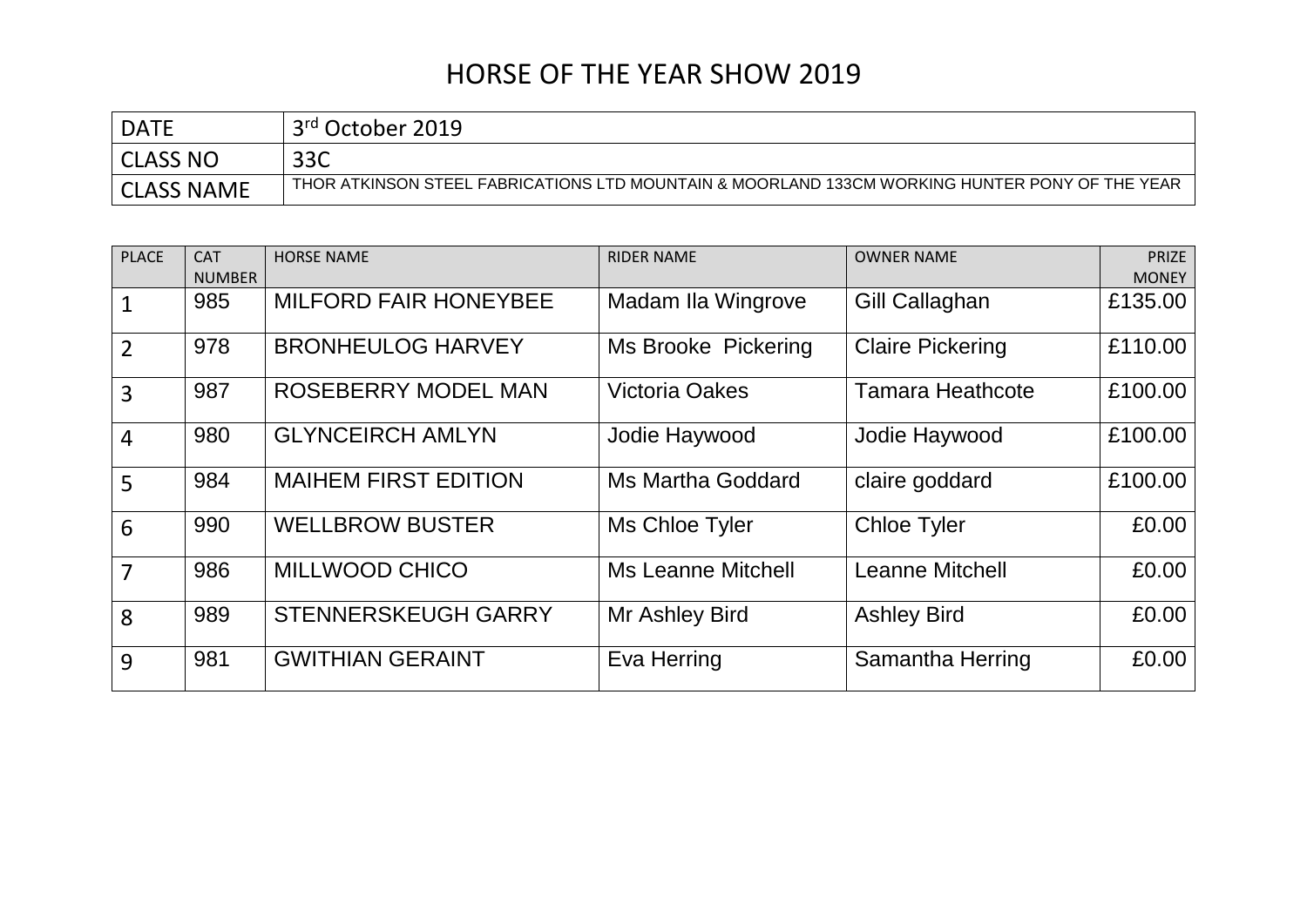| <b>DATE</b>       | 3rd October 2019                                                                               |
|-------------------|------------------------------------------------------------------------------------------------|
| <b>CLASS NO</b>   | 33D                                                                                            |
| <b>CLASS NAME</b> | THOR ATKINSON STEEL FABRICATIONS LTD MOUNTAIN & MOORLAND 122CM WORKING HUNTER PONY OF THE YEAR |

| <b>PLACE</b>   | <b>CAT</b><br><b>NUMBER</b> | <b>HORSE NAME</b>                       | <b>RIDER NAME</b>          | <b>OWNER NAME</b>         | <b>PRIZE</b><br><b>MONEY</b> |
|----------------|-----------------------------|-----------------------------------------|----------------------------|---------------------------|------------------------------|
|                | 996                         | <b>CARMILO MAGICIAN</b>                 | <b>Beatrice Shepherd</b>   | <b>Mandy Shepherd</b>     | £135.00                      |
| $\overline{2}$ | 998                         | <b>CHETWYND JASPER</b>                  | <b>Mrs Sarah Parker</b>    | Countess Of<br>Shrewsbury | £110.00                      |
| $\overline{3}$ | 1007                        | <b>WAITWITH CHOICE</b>                  | Chloe Chan                 | Sarah Chan                | £100.00                      |
| $\overline{4}$ | 1004                        | <b>RIVERVALLEY ROMANCE</b>              | <b>Ms Brooke Pickering</b> | <b>Claire Pickering</b>   | £100.00                      |
| 5              | 993                         | <b>ANNANDALE NEW</b><br><b>APPROACH</b> | Ms Emily Campbell          | <b>Isabel More</b>        | £100.00                      |
| 6              | 1003                        | PENNAL SPORTSMAN                        | Andrea Pearman             | Andrea Pearman            | £0.00                        |
| $\overline{7}$ | 994                         | <b>BARHILL DANNY</b>                    | <b>Mrs Gail Whetter</b>    | <b>Juliet Rogers</b>      | £0.00                        |
| 8              | 1001                        | LITTLEDEAN MORNING LIGHT                | Ms Emma Byrne              | <b>Paula Smith</b>        | £0.00                        |
| 9              | 1002                        | <b>MINYDON MASCHERANO</b>               | Ms Gemma Watts             | <b>Christine Watts</b>    | £0.00                        |